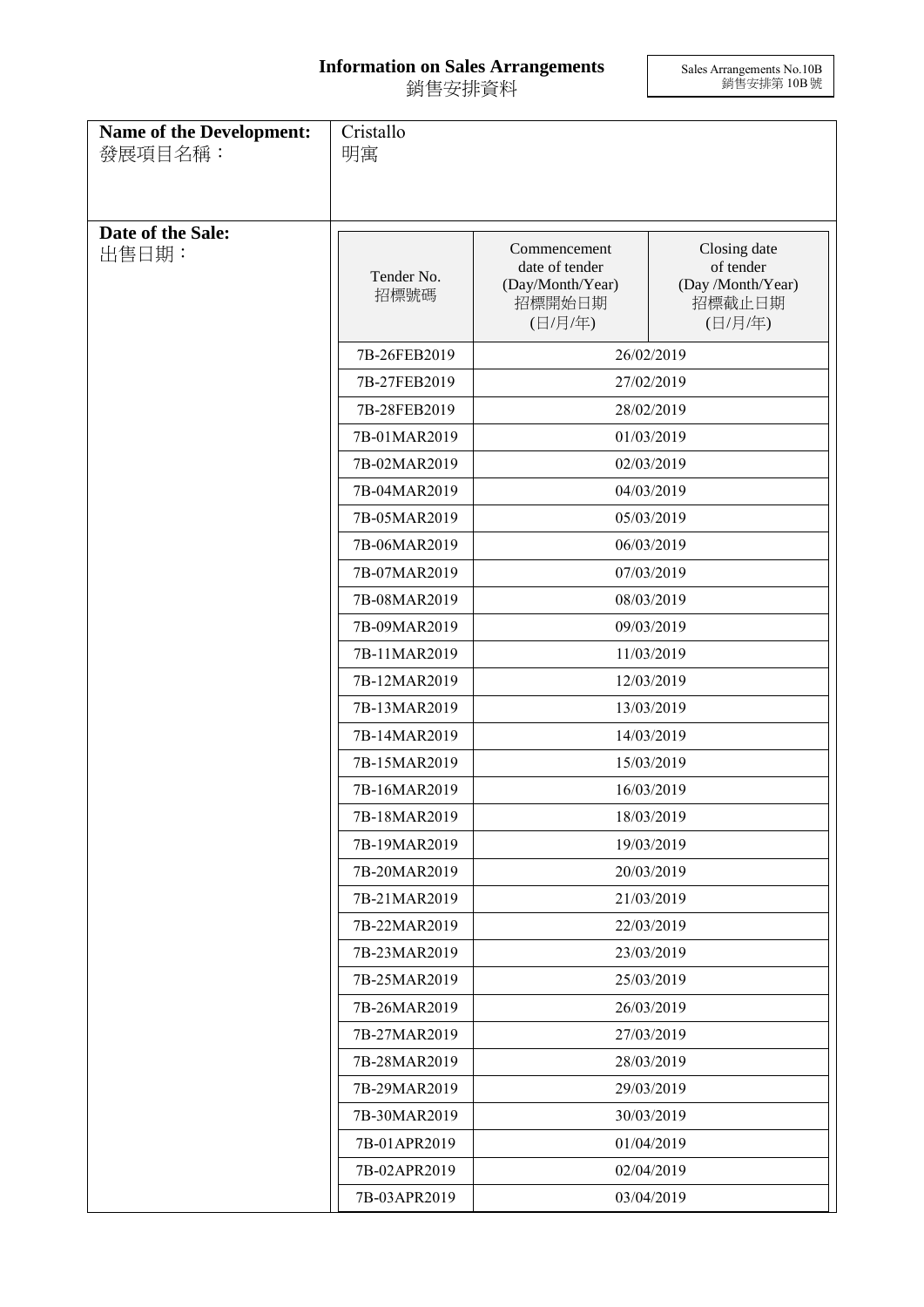| 7B-04APR2019 | 04/04/2019 |
|--------------|------------|
| 7B-05APR2019 | 05/04/2019 |
| 7B-06APR2019 | 06/04/2019 |
| 7B-08APR2019 | 08/04/2019 |
| 7B-09APR2019 | 09/04/2019 |
| 7B-10APR2019 | 10/04/2019 |
| 7B-11APR2019 | 11/04/2019 |
| 7B-12APR2019 | 12/04/2019 |
| 7B-13APR2019 | 13/04/2019 |
| 7B-15APR2019 | 15/04/2019 |
| 7B-16APR2019 | 16/04/2019 |
| 7B-17APR2019 | 17/04/2019 |
| 7B-18APR2019 | 18/04/2019 |
| 7B-19APR2019 | 19/04/2019 |
| 7B-20APR2019 | 20/04/2019 |
| 7B-22APR2019 | 22/04/2019 |
| 7B-23APR2019 | 23/04/2019 |
| 7B-24APR2019 | 24/04/2019 |
| 7B-25APR2019 | 25/04/2019 |
| 7B-26APR2019 | 26/04/2019 |
| 7B-27APR2019 | 27/04/2019 |
| 7B-29APR2019 | 29/04/2019 |
| 7B-30APR2019 | 30/04/2019 |
| 7B-01MAY2019 | 01/05/2019 |
| 7B-02MAY2019 | 02/05/2019 |
| 7B-03MAY2019 | 03/05/2019 |
| 7B-04MAY2019 | 04/05/2019 |
| 7B-06MAY2019 | 06/05/2019 |
| 7B-07MAY2019 | 07/05/2019 |
| 7B-08MAY2019 | 08/05/2019 |
| 7B-09MAY2019 | 09/05/2019 |
| 7B-10MAY2019 | 10/05/2019 |
| 7B-11MAY2019 | 11/05/2019 |
| 7B-13MAY2019 | 13/05/2019 |
| 7B-14MAY2019 | 14/05/2019 |
| 7B-15MAY2019 | 15/05/2019 |
| 7B-16MAY2019 | 16/05/2019 |
| 7B-17MAY2019 | 17/05/2019 |
| 7B-18MAY2019 | 18/05/2019 |
| 7B-20MAY2019 | 20/05/2019 |
| 7B-21MAY2019 | 21/05/2019 |
| 7B-22MAY2019 | 22/05/2019 |
| 7B-23MAY2019 | 23/05/2019 |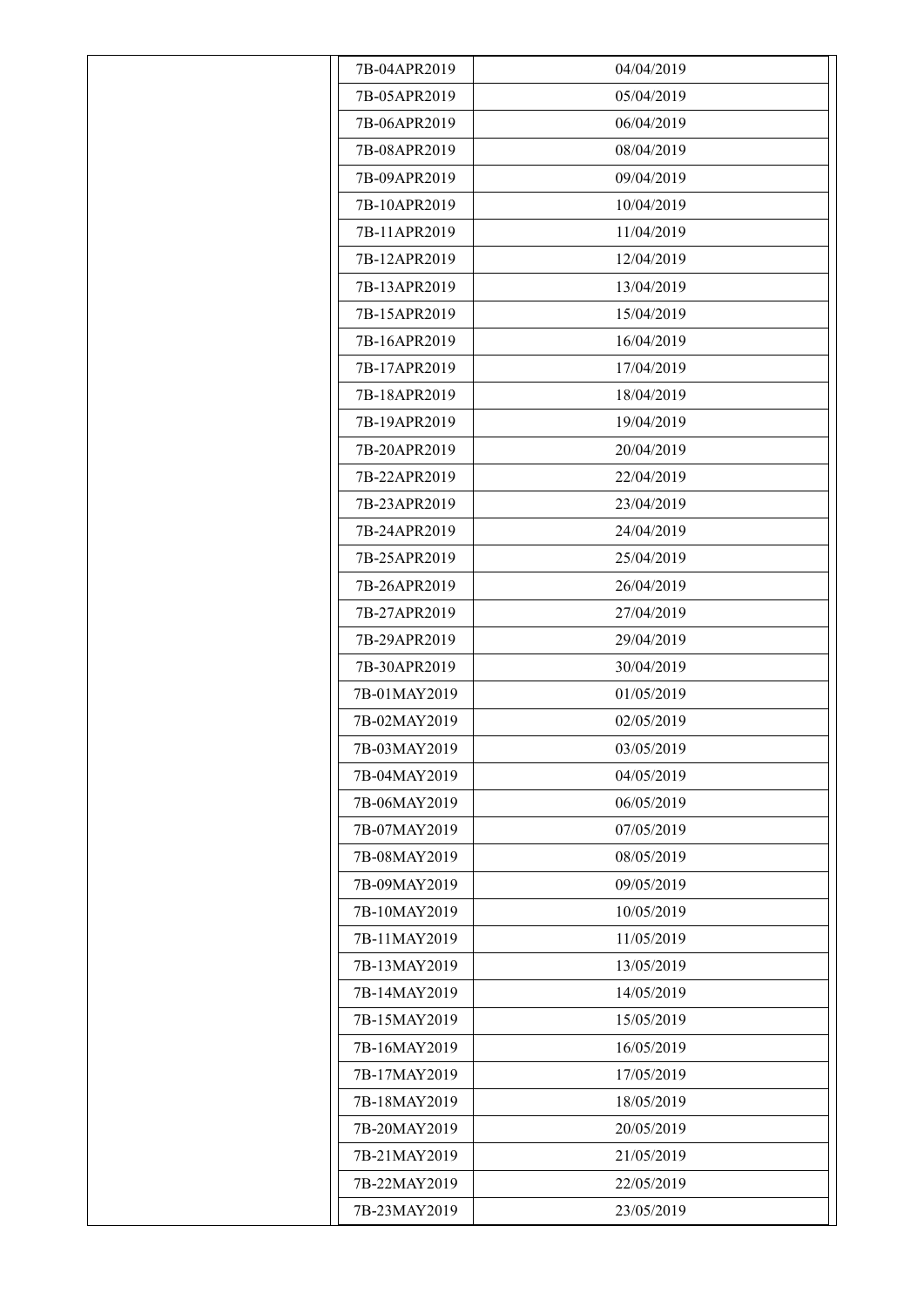|                   | 7B-24MAY2019       |                                          | 24/05/2019                          |
|-------------------|--------------------|------------------------------------------|-------------------------------------|
|                   | 7B-25MAY2019       |                                          | 25/05/2019                          |
|                   | 7B-27MAY2019       |                                          | 27/05/2019                          |
|                   | 7B-28MAY2019       |                                          | 28/05/2019                          |
|                   | 7B-29MAY2019       | 29/05/2019                               |                                     |
|                   | 7B-30MAY2019       |                                          | 30/05/2019                          |
|                   | 7B-31MAY2019       |                                          | 31/05/2019                          |
|                   |                    |                                          |                                     |
| Time of the Sale: |                    |                                          |                                     |
| 出售時間:             | Tender No.<br>招標號碼 | Commencement<br>time of tender<br>招標開始時間 | Closing time<br>of tender<br>招標截止時間 |
|                   | 7B-26FEB2019       | 11:00 a.m. 上午 11時                        | 12:00 noon 正午 12時                   |
|                   | 7B-27FEB2019       | 11:00 a.m. 上午 11時                        | 12:00 noon 正午 12時                   |
|                   | 7B-28FEB2019       | 11:00 a.m. 上午 11時                        | 12:00 noon 正午 12時                   |
|                   | 7B-01MAR2019       | 11:00 a.m. 上午 11時                        | 12:00 noon 正午 12時                   |
|                   | 7B-02MAR2019       | 11:00 a.m. 上午 11時                        | 12:00 noon 正午 12時                   |
|                   | 7B-04MAR2019       | 11:00 a.m. 上午 11時                        | 12:00 noon 正午 12時                   |
|                   | 7B-05MAR2019       | 11:00 a.m. 上午 11時                        | 12:00 noon 正午 12時                   |
|                   | 7B-06MAR2019       | 11:00 a.m. 上午 11時                        | 12:00 noon 正午 12時                   |
|                   | 7B-07MAR2019       | 11:00 a.m. 上午 11時                        | 12:00 noon 正午 12時                   |
|                   | 7B-08MAR2019       | 11:00 a.m. 上午 11時                        | 12:00 noon 正午 12時                   |
|                   | 7B-09MAR2019       | 11:00 a.m. 上午 11時                        | 12:00 noon 正午 12時                   |
|                   | 7B-11MAR2019       | 11:00 a.m. 上午 11時                        | 12:00 noon 正午 12時                   |
|                   | 7B-12MAR2019       | 11:00 a.m. 上午 11時                        | 12:00 noon 正午 12時                   |
|                   | 7B-13MAR2019       | 11:00 a.m. 上午 11時                        | 12:00 noon 正午 12時                   |
|                   | 7B-14MAR2019       | 11:00 a.m. 上午 11時                        | 12:00 noon 正午 12時                   |
|                   | 7B-15MAR2019       | 11:00 a.m. 上午 11時                        | 12:00 noon 正午 12時                   |
|                   | 7B-16MAR2019       | 11:00 a.m. 上午 11時                        | 12:00 noon 正午 12時                   |
|                   | 7B-18MAR2019       | 11:00 a.m. 上午 11時                        | 12:00 noon 正午 12時                   |
|                   | 7B-19MAR2019       | 11:00 a.m. 上午 11時                        | 12:00 noon 正午 12時                   |
|                   | 7B-20MAR2019       | 11:00 a.m. 上午 11時                        | 12:00 noon 正午 12時                   |
|                   | 7B-21MAR2019       | 11:00 a.m. 上午 11時                        | 12:00 noon 正午 12時                   |
|                   | 7B-22MAR2019       | 11:00 a.m. 上午 11時                        | 12:00 noon 正午 12時                   |
|                   | 7B-23MAR2019       | 11:00 a.m. 上午 11時                        | 12:00 noon 正午 12時                   |
|                   | 7B-25MAR2019       | 11:00 a.m. 上午 11時                        | 12:00 noon 正午 12時                   |
|                   | 7B-26MAR2019       | 11:00 a.m. 上午 11時                        | 12:00 noon 正午 12時                   |
|                   | 7B-27MAR2019       | 11:00 a.m. 上午 11時                        | 12:00 noon 正午 12時                   |
|                   | 7B-28MAR2019       | 11:00 a.m. 上午 11時                        | 12:00 noon 正午 12時                   |
|                   | 7B-29MAR2019       | 11:00 a.m. 上午 11時                        | 12:00 noon 正午 12時                   |
|                   | 7B-30MAR2019       | 11:00 a.m. 上午 11時                        | 12:00 noon 正午 12時                   |
|                   | 7B-01APR2019       | 11:00 a.m. 上午 11時                        | 12:00 noon 正午 12時                   |
|                   | 7B-02APR2019       | 11:00 a.m. 上午 11時                        | 12:00 noon 正午 12時                   |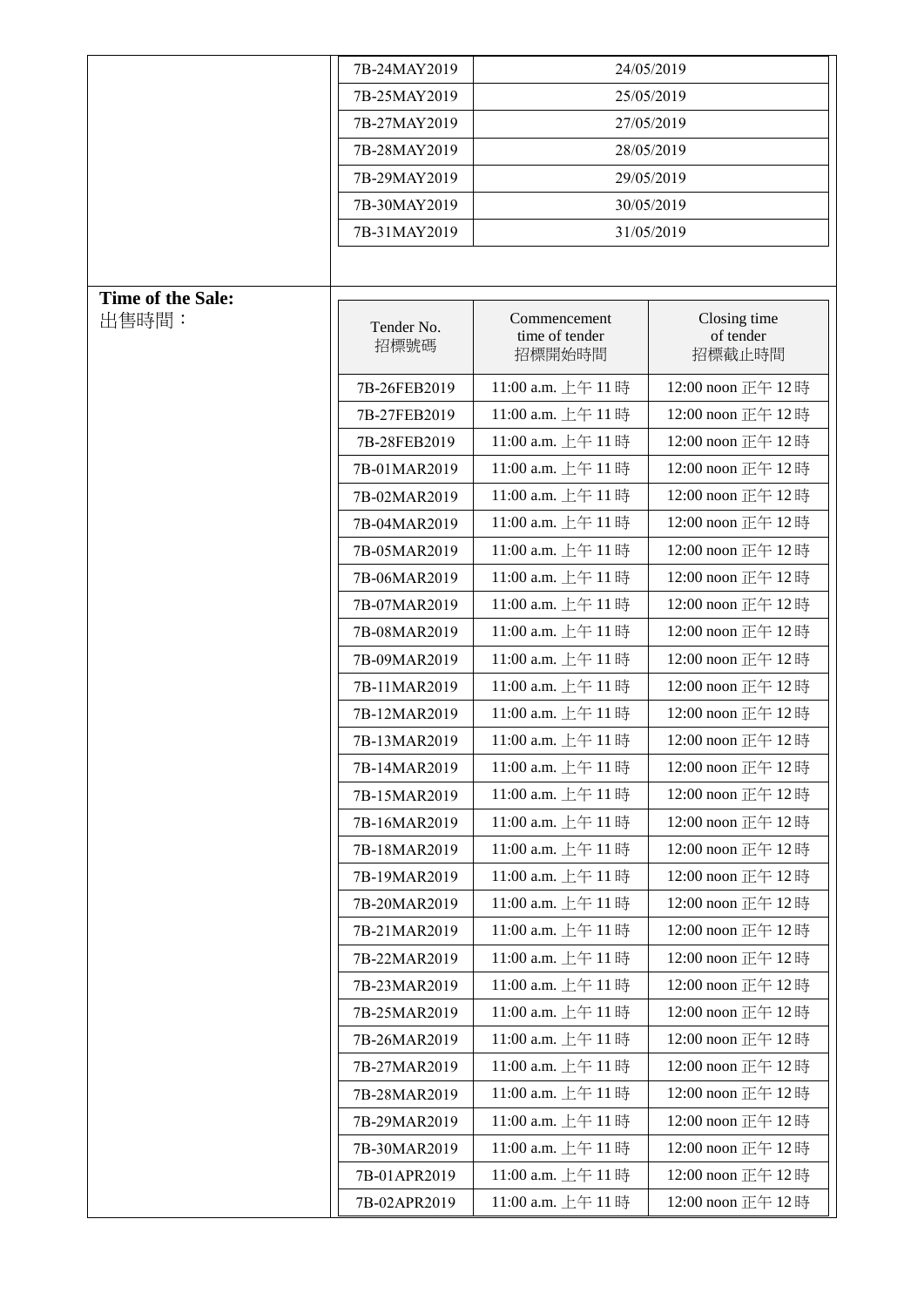| 7B-03APR2019 | 11:00 a.m. 上午 11時  | 12:00 noon 正午 12時  |
|--------------|--------------------|--------------------|
| 7B-04APR2019 | 11:00 a.m. 上午11時   | 12:00 noon 正午 12時  |
| 7B-05APR2019 | 11:00 a.m. 上午 11時  | 12:00 noon 正午 12時  |
| 7B-06APR2019 | 11:00 a.m. 上午 11時  | 12:00 noon 正午 12時  |
| 7B-08APR2019 | 11:00 a.m. 上午 11時  | 12:00 noon 正午 12時  |
| 7B-09APR2019 | 11:00 a.m. 上午 11時  | 12:00 noon 正午 12時  |
| 7B-10APR2019 | 11:00 a.m. 上午 11時  | 12:00 noon 正午 12時  |
| 7B-11APR2019 | 11:00 a.m. 上午 11時  | 12:00 noon 正午 12時  |
| 7B-12APR2019 | 11:00 a.m. 上午11時   | 12:00 noon 正午 12時  |
| 7B-13APR2019 | 11:00 a.m. 上午11時   | 12:00 noon 正午 12時  |
| 7B-15APR2019 | 11:00 a.m. 上午 11時  | 12:00 noon 正午 12時  |
| 7B-16APR2019 | 11:00 a.m. 上午 11時  | 12:00 noon 正午 12時  |
| 7B-17APR2019 | 11:00 a.m. 上午 11時  | 12:00 noon 正午 12時  |
| 7B-18APR2019 | 11:00 a.m. 上午 11時  | 12:00 noon 正午 12時  |
| 7B-19APR2019 | 11:00 a.m. 上午 11時  | 12:00 noon 正午 12時  |
| 7B-20APR2019 | 11:00 a.m. 上午11時   | 12:00 noon 正午 12時  |
| 7B-22APR2019 | 11:00 a.m. 上午 11時  | 12:00 noon 正午 12時  |
| 7B-23APR2019 | 11:00 a.m. 上午 11時  | 12:00 noon 正午 12時  |
| 7B-24APR2019 | 11:00 a.m. 上午 11時  | 12:00 noon 正午 12時  |
| 7B-25APR2019 | 11:00 a.m. 上午 11時  | 12:00 noon 正午 12時  |
| 7B-26APR2019 | 11:00 a.m. 上午11時   | 12:00 noon 正午 12時  |
| 7B-27APR2019 | 11:00 a.m. 上午 11時  | 12:00 noon 正午 12時  |
| 7B-29APR2019 | 11:00 a.m. 上午 11時  | 12:00 noon 正午 12時  |
| 7B-30APR2019 | 11:00 a.m. 上午 11時  | 12:00 noon 正午 12時  |
| 7B-01MAY2019 | 11:00 a.m. 上午11時   | 12:00 noon 正午 12時  |
| 7B-02MAY2019 | 11:00 a.m. 上午 11 時 | 12:00 noon 正午 12 時 |
| 7B-03MAY2019 | 11:00 a.m. 上午 11時  | 12:00 noon 正午 12時  |
| 7B-04MAY2019 | 11:00 a.m. 上午11時   | 12:00 noon 正午 12時  |
| 7B-06MAY2019 | 11:00 a.m. 上午11時   | 12:00 noon 正午 12時  |
| 7B-07MAY2019 | 11:00 a.m. 上午 11時  | 12:00 noon 正午 12時  |
| 7B-08MAY2019 | 11:00 a.m. 上午 11時  | 12:00 noon 正午 12時  |
| 7B-09MAY2019 | 11:00 a.m. 上午 11時  | 12:00 noon 正午 12時  |
| 7B-10MAY2019 | 11:00 a.m. 上午11時   | 12:00 noon 正午 12時  |
| 7B-11MAY2019 | 11:00 a.m. 上午 11時  | 12:00 noon 正午 12時  |
| 7B-13MAY2019 | 11:00 a.m. 上午 11 時 | 12:00 noon 正午 12時  |
| 7B-14MAY2019 | 11:00 a.m. 上午 11時  | 12:00 noon 正午 12時  |
| 7B-15MAY2019 | 11:00 a.m. 上午 11時  | 12:00 noon 正午 12時  |
| 7B-16MAY2019 | 11:00 a.m. 上午 11時  | 12:00 noon 正午 12時  |
| 7B-17MAY2019 | 11:00 a.m. 上午11時   | 12:00 noon 正午 12時  |
| 7B-18MAY2019 | 11:00 a.m. 上午 11時  | 12:00 noon 正午 12時  |
| 7B-20MAY2019 | 11:00 a.m. 上午 11時  | 12:00 noon 正午 12時  |
| 7B-21MAY2019 | 11:00 a.m. 上午11時   | 12:00 noon 正午 12時  |
| 7B-22MAY2019 | 11:00 a.m. 上午11時   | 12:00 noon 正午 12時  |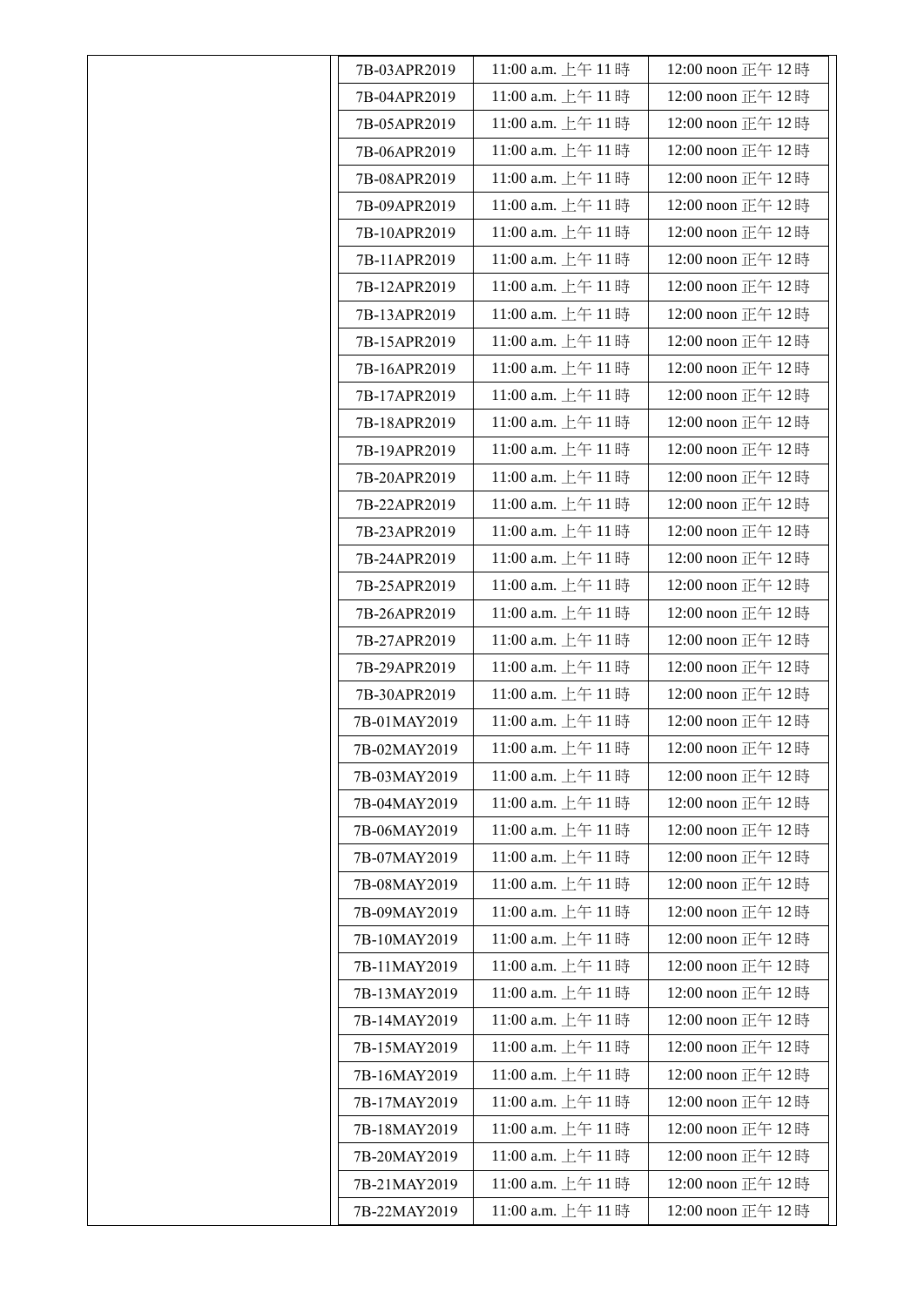|                                                                                                                                                                                                                                                                                                                      | 7B-23MAY2019  | 11:00 a.m. 上午 11時                                                  | 12:00 noon 正午 12時 |
|----------------------------------------------------------------------------------------------------------------------------------------------------------------------------------------------------------------------------------------------------------------------------------------------------------------------|---------------|--------------------------------------------------------------------|-------------------|
|                                                                                                                                                                                                                                                                                                                      | 7B-24MAY2019  | 11:00 a.m. 上午 11時                                                  | 12:00 noon 正午 12時 |
|                                                                                                                                                                                                                                                                                                                      | 7B-25MAY2019  | 11:00 a.m. 上午 11時                                                  | 12:00 noon 正午 12時 |
|                                                                                                                                                                                                                                                                                                                      | 7B-27MAY2019  | 11:00 a.m. 上午 11時                                                  | 12:00 noon 正午 12時 |
|                                                                                                                                                                                                                                                                                                                      | 7B-28MAY2019  | 11:00 a.m. 上午 11時                                                  | 12:00 noon 正午 12時 |
|                                                                                                                                                                                                                                                                                                                      | 7B-29MAY2019  | 11:00 a.m. 上午 11時                                                  | 12:00 noon 正午 12時 |
|                                                                                                                                                                                                                                                                                                                      | 7B-30MAY2019  | 11:00 a.m. 上午 11時                                                  | 12:00 noon 正午 12時 |
|                                                                                                                                                                                                                                                                                                                      | 7B-31MAY2019  | 11:00 a.m. 上午 11時                                                  | 12:00 noon 正午 12時 |
|                                                                                                                                                                                                                                                                                                                      |               | (Note : please refer to "Other matters" below)<br>(注意:請參閱下文「其他事項」) |                   |
| Place where the sale will                                                                                                                                                                                                                                                                                            |               | 19th Floor, Railway Plaza, 39 Chatham Road South, Tsim Sha         |                   |
| take place:<br>出售地點:                                                                                                                                                                                                                                                                                                 | Tsui, Kowloon | 九龍尖沙咀漆咸道南39號鐵路大廈19樓                                                |                   |
|                                                                                                                                                                                                                                                                                                                      |               |                                                                    |                   |
|                                                                                                                                                                                                                                                                                                                      |               |                                                                    |                   |
| <b>Number of specified</b>                                                                                                                                                                                                                                                                                           | $\mathbf{1}$  |                                                                    |                   |
| residential properties                                                                                                                                                                                                                                                                                               |               |                                                                    |                   |
| that will be offered to be                                                                                                                                                                                                                                                                                           |               |                                                                    |                   |
| sold:                                                                                                                                                                                                                                                                                                                |               |                                                                    |                   |
| 將提供出售的指明住宅物<br>業的數目                                                                                                                                                                                                                                                                                                  |               |                                                                    |                   |
|                                                                                                                                                                                                                                                                                                                      |               |                                                                    |                   |
|                                                                                                                                                                                                                                                                                                                      |               |                                                                    |                   |
| Description of the residential properties that will be offered to be sold:<br>將提供出售的指明住宅物業的描述:                                                                                                                                                                                                                       |               |                                                                    |                   |
| The following flat(s):<br>以下單位 :                                                                                                                                                                                                                                                                                     |               |                                                                    |                   |
| 7B                                                                                                                                                                                                                                                                                                                   |               |                                                                    |                   |
|                                                                                                                                                                                                                                                                                                                      |               |                                                                    |                   |
| The method to be used to determine the order of priority in which each of the persons<br>interested in purchasing any of the specified residential properties may select the<br>residential property that the person wishes to purchase:                                                                             |               |                                                                    |                   |
| 將會使用何種方法,決定有意購買該等指明住宅物業的每名人士可揀選其意欲購買的住宅<br>物業的優先次序:                                                                                                                                                                                                                                                                  |               |                                                                    |                   |
| Subject to other matters, sale by tender - see details and particulars in the tender notices. Details<br>and particulars in the tender notices under different Tender No. are different.<br>受制於其他事項,以招標方式出售 - 請參閱指明住宅物業的招標公告的細節和詳情。不同<br>招標號碼下招標公告的細節和詳情會有不同。                                                        |               |                                                                    |                   |
| During the following periods, the tender notices and other relevant tender documents of the<br>specified residential properties will be made available for collection free of charge at 19/F,<br>Railway Plaza, 39 Chatham Road South, Tsim Sha Tsui, Kowloon:-<br>於以下時段,招標公告及其他有關招標文件可於九龍尖沙咀漆咸道南39號鐵路大廈19樓免<br>費領取: |               |                                                                    |                   |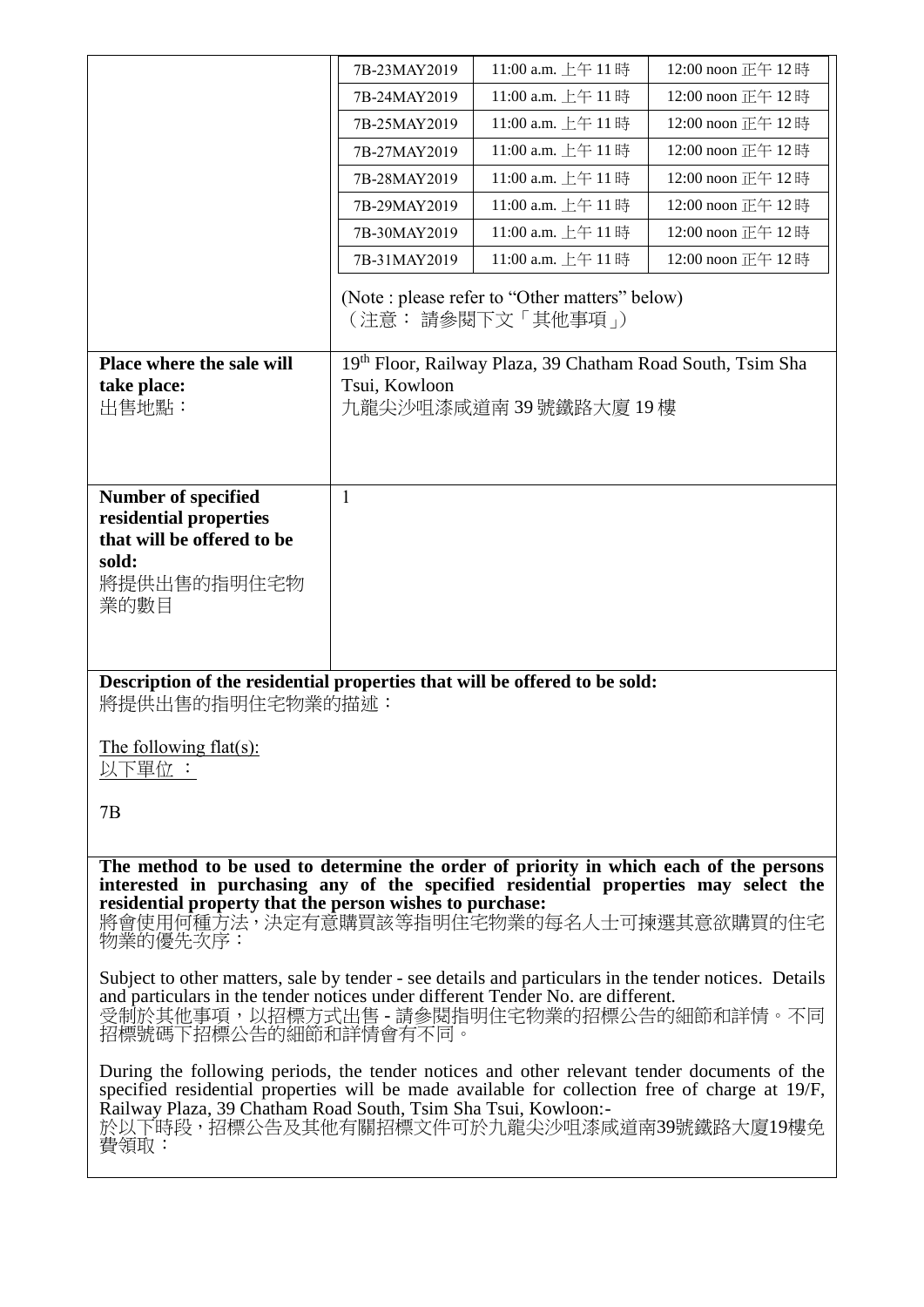| Tender No.<br>招標號碼 | Specified residential properties that will be<br>offered to be sold<br>將提供出售的指明住宅物業的數目             |                                       | Tender notice and other relevant tender documents<br>will be made available for collection during the<br>following periods<br>於以下時段,招標公告及<br>其他相關招標文件可供領取 |
|--------------------|----------------------------------------------------------------------------------------------------|---------------------------------------|-----------------------------------------------------------------------------------------------------------------------------------------------------------|
|                    |                                                                                                    | Date<br>(Day/Month/Year)<br>日期(日/月/年) | Time<br>時間                                                                                                                                                |
| 7B-26FEB2019       | All the specified residential properties set out in<br>the Sales Arrangements<br>所有於銷售安排中列出的指明住宅物業 | 26/02/2019                            | 9:00 a.m. to 12:00 noon<br>上午9時至正午12時                                                                                                                     |
| 7B-27FEB2019       | All the available and remaining<br>specified properties<br>所有可供出售及餘下的指明住宅物業                        | 27/02/2019                            | 9:00 a.m. to 12:00 noon<br>上午9時至正午12時                                                                                                                     |
| 7B-28FEB2019       | All the available and remaining<br>specified properties<br>所有可供出售及餘下的指明住宅物業                        | 28/02/2019                            | 9:00 a.m. to 12:00 noon<br>上午9時至正午12時                                                                                                                     |
| 7B-01MAR2019       | All the available and remaining<br>specified properties<br>所有可供出售及餘下的指明住宅物業                        | 01/03/2019                            | 9:00 a.m. to 12:00 noon<br>上午9時至正午12時                                                                                                                     |
| 7B-02MAR2019       | All the available and remaining<br>specified properties<br>所有可供出售及餘下的指明住宅物業                        | 02/03/2019                            | 9:00 a.m. to 12:00 noon<br>上午9時至正午12時                                                                                                                     |
| 7B-04MAR2019       | All the available and remaining<br>specified properties<br>所有可供出售及餘下的指明住宅物業                        | 04/03/2019                            | 9:00 a.m. to 12:00 noon<br>上午9時至正午12時                                                                                                                     |
| 7B-05MAR2019       | All the available and remaining<br>specified properties<br>所有可供出售及餘下的指明住宅物業                        | 05/03/2019                            | 9:00 a.m. to 12:00 noon<br>上午9時至正午12時                                                                                                                     |
| 7B-06MAR2019       | All the available and remaining<br>specified properties<br>所有可供出售及餘下的指明住宅物業                        | 06/03/2019                            | 9:00 a.m. to 12:00 noon<br>上午9時至正午12時                                                                                                                     |
| 7B-07MAR2019       | All the available and remaining<br>specified properties<br>所有可供出售及餘下的指明住宅物業                        | 07/03/2019                            | 9:00 a.m. to 12:00 noon<br>上午9時至正午12時                                                                                                                     |
| 7B-08MAR2019       | All the available and remaining<br>specified properties<br>所有可供出售及餘下的指明住宅物業                        | 08/03/2019                            | 9:00 a.m. to 12:00 noon<br>上午9時至正午12時                                                                                                                     |
| 7B-09MAR2019       | All the available and remaining<br>specified properties<br>所有可供出售及餘下的指明住宅物業                        | 09/03/2019                            | 9:00 a.m. to 12:00 noon<br>上午9時至正午12時                                                                                                                     |
| 7B-11MAR2019       | All the available and remaining<br>specified properties<br>所有可供出售及餘下的指明住宅物業                        | 11/03/2019                            | 9:00 a.m. to 12:00 noon<br>上午9時至正午12時                                                                                                                     |
| 7B-12MAR2019       | All the available and remaining<br>specified properties<br>所有可供出售及餘下的指明住宅物業                        | 12/03/2019                            | 9:00 a.m. to 12:00 noon<br>上午9時至正午12時                                                                                                                     |
| 7B-13MAR2019       | All the available and remaining<br>specified properties<br>所有可供出售及餘下的指明住宅物業                        | 13/03/2019                            | 9:00 a.m. to 12:00 noon<br>上午9時至正午12時                                                                                                                     |
| 7B-14MAR2019       | All the available and remaining<br>specified properties<br>所有可供出售及餘下的指明住宅物業                        | 14/03/2019                            | 9:00 a.m. to 12:00 noon<br>上午9時至正午12時                                                                                                                     |
| 7B-15MAR2019       | All the available and remaining<br>specified properties<br>所有可供出售及餘下的指明住宅物業                        | 15/03/2019                            | 9:00 a.m. to 12:00 noon<br>上午9時至正午12時                                                                                                                     |
| 7B-16MAR2019       | All the available and remaining<br>specified properties<br>所有可供出售及餘下的指明住宅物業                        | 16/03/2019                            | 9:00 a.m. to 12:00 noon<br>上午9時至正午12時                                                                                                                     |
| 7B-18MAR2019       | All the available and remaining<br>specified properties<br>所有可供出售及餘下的指明住宅物業                        | 18/03/2019                            | 9:00 a.m. to 12:00 noon<br>上午9時至正午12時                                                                                                                     |
| 7B-19MAR2019       | All the available and remaining<br>specified properties<br>所有可供出售及餘下的指明住宅物業                        | 19/03/2019                            | 9:00 a.m. to 12:00 noon<br>上午9時至正午12時                                                                                                                     |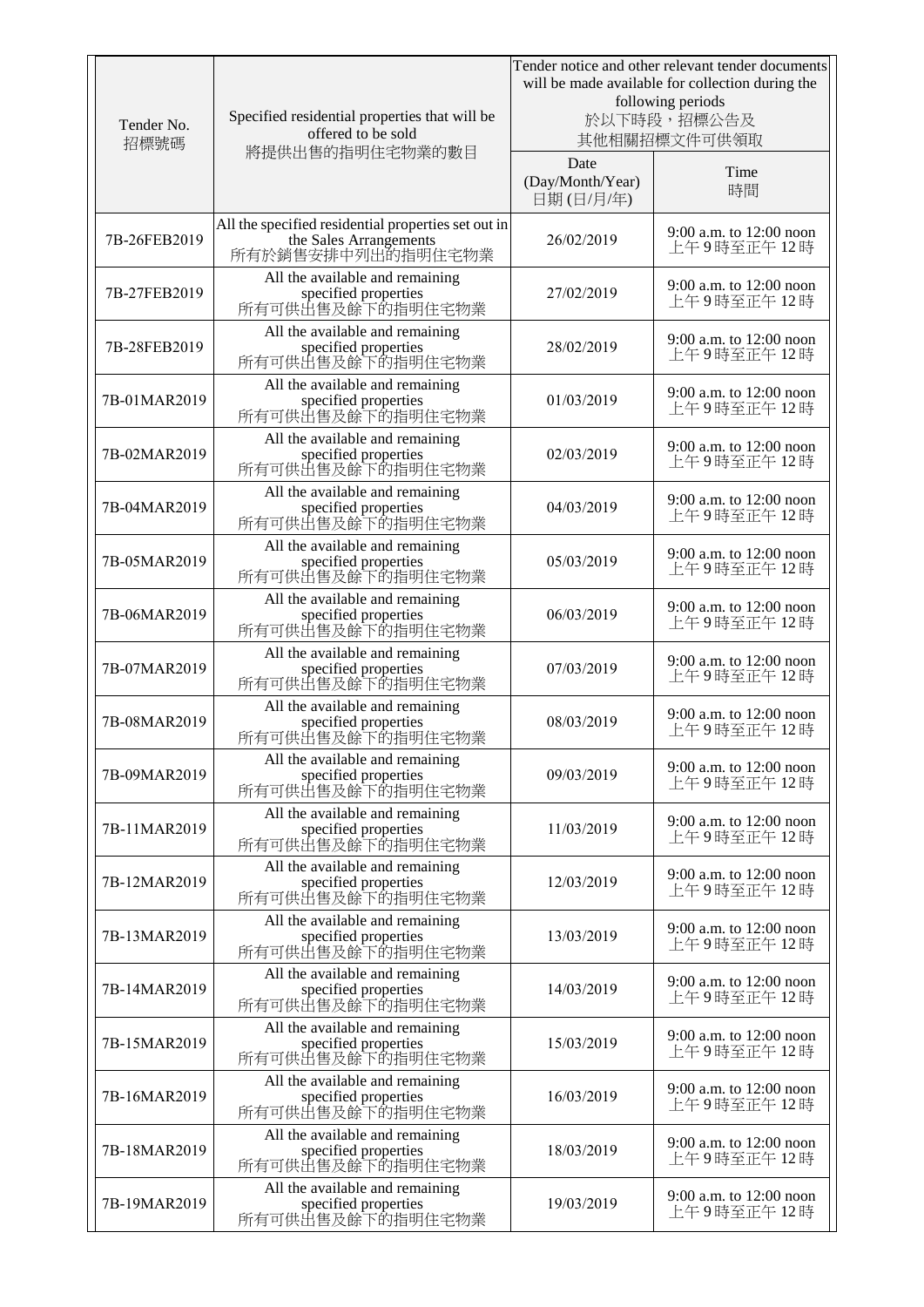| 7B-20MAR2019 | All the available and remaining<br>specified properties<br>所有可供出售及餘下的指明住宅物業 | 20/03/2019 | 9:00 a.m. to $12:00$ noon<br>上午9時至正午12時 |
|--------------|-----------------------------------------------------------------------------|------------|-----------------------------------------|
| 7B-21MAR2019 | All the available and remaining<br>specified properties<br>所有可供出售及餘下的指明住宅物業 | 21/03/2019 | 9:00 a.m. to 12:00 noon<br>上午9時至正午12時   |
| 7B-22MAR2019 | All the available and remaining<br>specified properties<br>所有可供出售及餘下的指明住宅物業 | 22/03/2019 | 9:00 a.m. to 12:00 noon<br>上午9時至正午12時   |
| 7B-23MAR2019 | All the available and remaining<br>specified properties<br>所有可供出售及餘下的指明住宅物業 | 23/03/2019 | 9:00 a.m. to 12:00 noon<br>上午9時至正午12時   |
| 7B-25MAR2019 | All the available and remaining<br>specified properties<br>所有可供出售及餘下的指明住宅物業 | 25/03/2019 | 9:00 a.m. to 12:00 noon<br>上午9時至正午12時   |
| 7B-26MAR2019 | All the available and remaining<br>specified properties<br>所有可供出售及餘下的指明住宅物業 | 26/03/2019 | 9:00 a.m. to 12:00 noon<br>上午9時至正午12時   |
| 7B-27MAR2019 | All the available and remaining<br>specified properties<br>所有可供出售及餘下的指明住宅物業 | 27/03/2019 | 9:00 a.m. to 12:00 noon<br>上午9時至正午12時   |
| 7B-28MAR2019 | All the available and remaining<br>specified properties<br>所有可供出售及餘下的指明住宅物業 | 28/03/2019 | 9:00 a.m. to $12:00$ noon<br>上午9時至正午12時 |
| 7B-29MAR2019 | All the available and remaining<br>specified properties<br>所有可供出售及餘下的指明住宅物業 | 29/03/2019 | 9:00 a.m. to 12:00 noon<br>上午9時至正午12時   |
| 7B-30MAR2019 | All the available and remaining<br>specified properties<br>所有可供出售及餘下的指明住宅物業 | 30/03/2019 | 9:00 a.m. to 12:00 noon<br>上午9時至正午12時   |
| 7B-01APR2019 | All the available and remaining<br>specified properties<br>所有可供出售及餘下的指明住宅物業 | 01/04/2019 | 9:00 a.m. to 12:00 noon<br>上午9時至正午12時   |
| 7B-02APR2019 | All the available and remaining<br>specified properties<br>所有可供出售及餘下的指明住宅物業 | 02/04/2019 | 9:00 a.m. to 12:00 noon<br>上午9時至正午12時   |
| 7B-03APR2019 | All the available and remaining<br>specified properties<br>所有可供出售及餘下的指明住宅物業 | 03/04/2019 | 9:00 a.m. to 12:00 noon<br>上午9時至正午12時   |
| 7B-04APR2019 | All the available and remaining<br>specified properties<br>所有可供出售及餘下的指明住宅物業 | 04/04/2019 | 9:00 a.m. to 12:00 noon<br>上午9時至正午12時   |
| 7B-05APR2019 | All the available and remaining<br>specified properties<br>所有可供出售及餘下的指明住宅物業 | 05/04/2019 | 9:00 a.m. to 12:00 noon<br>上午9時至正午12時   |
| 7B-06APR2019 | All the available and remaining<br>specified properties<br>所有可供出售及餘下的指明住宅物業 | 06/04/2019 | 9:00 a.m. to 12:00 noon<br>上午9時至正午12時   |
| 7B-08APR2019 | All the available and remaining<br>specified properties<br>所有可供出售及餘下的指明住宅物業 | 08/04/2019 | 9:00 a.m. to 12:00 noon<br>上午9時至正午12時   |
| 7B-09APR2019 | All the available and remaining<br>specified properties<br>所有可供出售及餘下的指明住宅物業 | 09/04/2019 | 9:00 a.m. to 12:00 noon<br>上午9時至正午12時   |
| 7B-10APR2019 | All the available and remaining<br>specified properties<br>所有可供出售及餘下的指明住宅物業 | 10/04/2019 | 9:00 a.m. to 12:00 noon<br>上午9時至正午12時   |
| 7B-11APR2019 | All the available and remaining<br>specified properties<br>所有可供出售及餘下的指明住宅物業 | 11/04/2019 | 9:00 a.m. to $12:00$ noon<br>上午9時至正午12時 |
| 7B-12APR2019 | All the available and remaining<br>specified properties<br>所有可供出售及餘下的指明住宅物業 | 12/04/2019 | 9:00 a.m. to 12:00 noon<br>上午9時至正午12時   |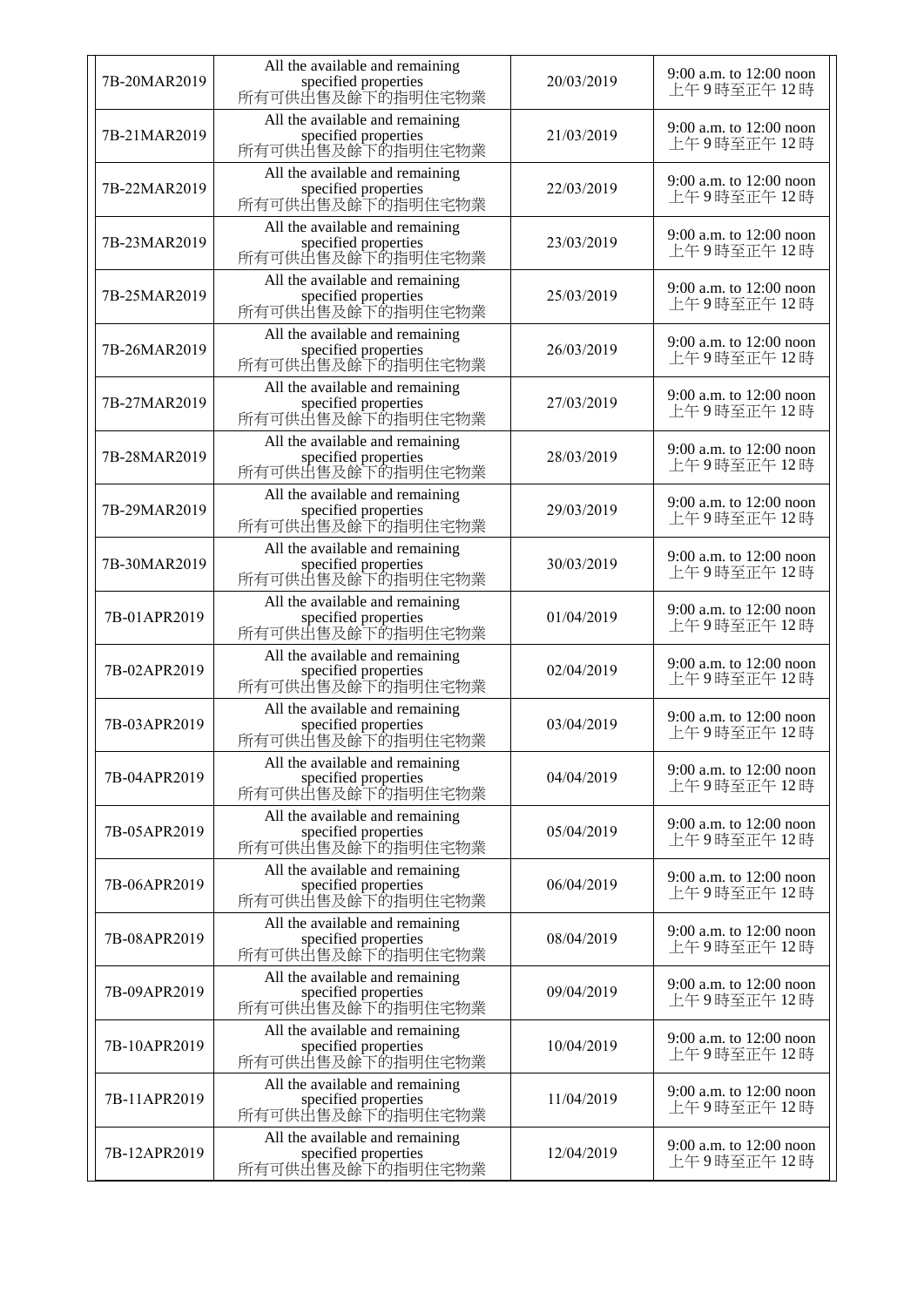| 7B-13APR2019 | All the available and remaining<br>specified properties<br>所有可供出售及餘下的指明住宅物業 | 13/04/2019 | 9:00 a.m. to 12:00 noon<br>上午9時至正午12時 |
|--------------|-----------------------------------------------------------------------------|------------|---------------------------------------|
| 7B-15APR2019 | All the available and remaining<br>specified properties<br>所有可供出售及餘下的指明住宅物業 | 15/04/2019 | 9:00 a.m. to 12:00 noon<br>上午9時至正午12時 |
| 7B-16APR2019 | All the available and remaining<br>specified properties<br>所有可供出售及餘下的指明住宅物業 | 16/04/2019 | 9:00 a.m. to 12:00 noon<br>上午9時至正午12時 |
| 7B-17APR2019 | All the available and remaining<br>specified properties<br>所有可供出售及餘下的指明住宅物業 | 17/04/2019 | 9:00 a.m. to 12:00 noon<br>上午9時至正午12時 |
| 7B-18APR2019 | All the available and remaining<br>specified properties<br>所有可供出售及餘下的指明住宅物業 | 18/04/2019 | 9:00 a.m. to 12:00 noon<br>上午9時至正午12時 |
| 7B-19APR2019 | All the available and remaining<br>specified properties<br>所有可供出售及餘下的指明住宅物業 | 19/04/2019 | 9:00 a.m. to 12:00 noon<br>上午9時至正午12時 |
| 7B-20APR2019 | All the available and remaining<br>specified properties<br>所有可供出售及餘下的指明住宅物業 | 20/04/2019 | 9:00 a.m. to 12:00 noon<br>上午9時至正午12時 |
| 7B-22APR2019 | All the available and remaining<br>specified properties<br>所有可供出售及餘下的指明住宅物業 | 22/04/2019 | 9:00 a.m. to 12:00 noon<br>上午9時至正午12時 |
| 7B-23APR2019 | All the available and remaining<br>specified properties<br>所有可供出售及餘下的指明住宅物業 | 23/04/2019 | 9:00 a.m. to 12:00 noon<br>上午9時至正午12時 |
| 7B-24APR2019 | All the available and remaining<br>specified properties<br>所有可供出售及餘下的指明住宅物業 | 24/04/2019 | 9:00 a.m. to 12:00 noon<br>上午9時至正午12時 |
| 7B-25APR2019 | All the available and remaining<br>specified properties<br>所有可供出售及餘下的指明住宅物業 | 25/04/2019 | 9:00 a.m. to 12:00 noon<br>上午9時至正午12時 |
| 7B-26APR2019 | All the available and remaining<br>specified properties<br>所有可供出售及餘下的指明住宅物業 | 26/04/2019 | 9:00 a.m. to 12:00 noon<br>上午9時至正午12時 |
| 7B-27APR2019 | All the available and remaining<br>specified properties<br>所有可供出售及餘下的指明住宅物業 | 27/04/2019 | 9:00 a.m. to 12:00 noon<br>上午9時至正午12時 |
| 7B-29APR2019 | All the available and remaining<br>specified properties<br>所有可供出售及餘下的指明住宅物業 | 29/04/2019 | 9:00 a.m. to 12:00 noon<br>上午9時至正午12時 |
| 7B-30APR2019 | All the available and remaining<br>specified properties<br>所有可供出售及餘下的指明住宅物業 | 30/04/2019 | 9:00 a.m. to 12:00 noon<br>上午9時至正午12時 |
| 7B-01MAY2019 | All the available and remaining<br>specified properties<br>所有可供出售及餘下的指明住宅物業 | 01/05/2019 | 9:00 a.m. to 12:00 noon<br>上午9時至正午12時 |
| 7B-02MAY2019 | All the available and remaining<br>specified properties<br>所有可供出售及餘下的指明住宅物業 | 02/05/2019 | 9:00 a.m. to 12:00 noon<br>上午9時至正午12時 |
| 7B-03MAY2019 | All the available and remaining<br>specified properties<br>所有可供出售及餘下的指明住宅物業 | 03/05/2019 | 9:00 a.m. to 12:00 noon<br>上午9時至正午12時 |
| 7B-04MAY2019 | All the available and remaining<br>specified properties<br>所有可供出售及餘下的指明住宅物業 | 04/05/2019 | 9:00 a.m. to 12:00 noon<br>上午9時至正午12時 |
| 7B-06MAY2019 | All the available and remaining<br>specified properties<br>所有可供出售及餘下的指明住宅物業 | 06/05/2019 | 9:00 a.m. to 12:00 noon<br>上午9時至正午12時 |
| 7B-07MAY2019 | All the available and remaining<br>specified properties<br>所有可供出售及餘下的指明住宅物業 | 07/05/2019 | 9:00 a.m. to 12:00 noon<br>上午9時至正午12時 |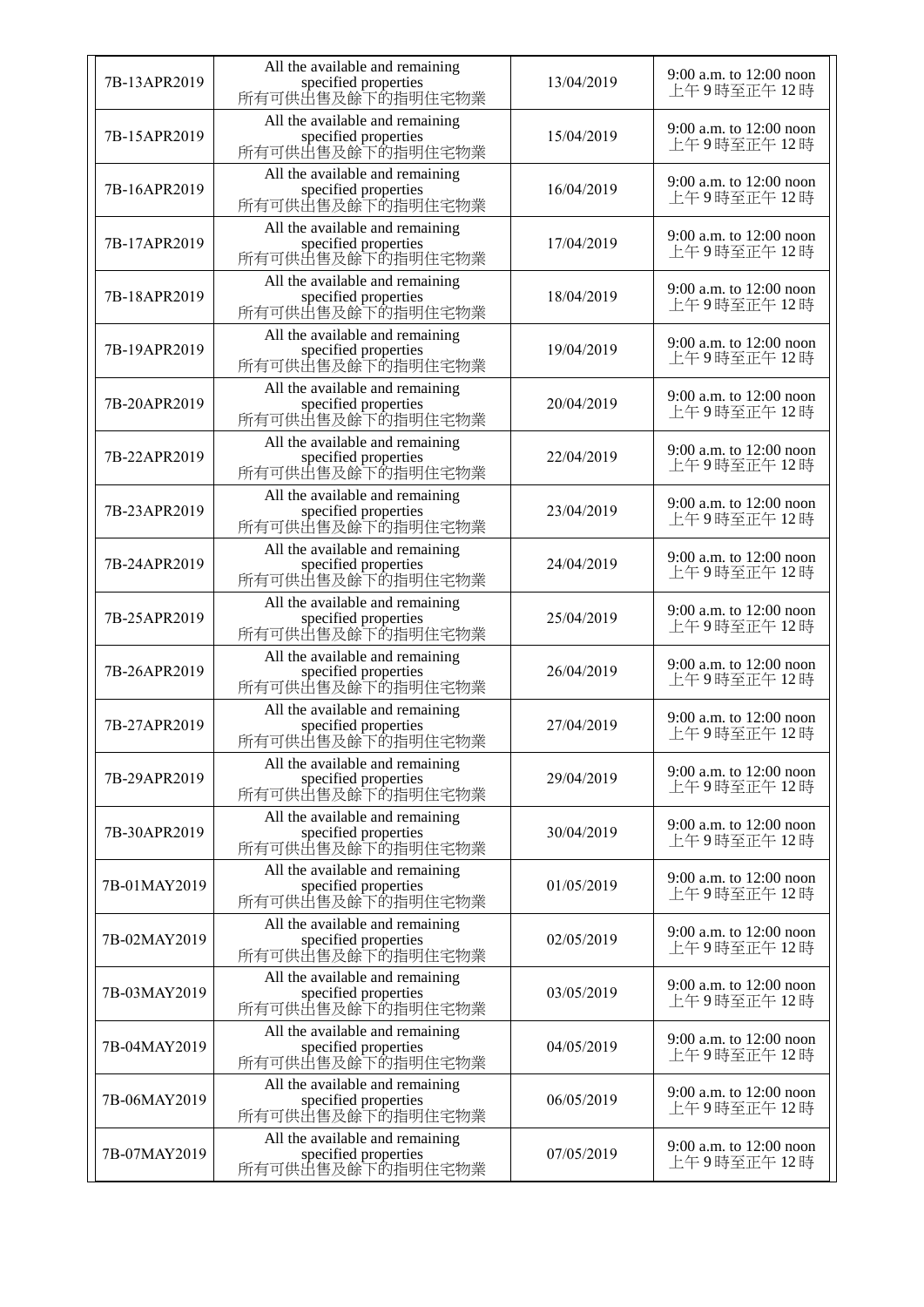| 7B-08MAY2019 | All the available and remaining<br>specified properties<br>所有可供出售及餘下的指明住宅物業 | 08/05/2019 | 9:00 a.m. to 12:00 noon<br>上午9時至正午12時 |
|--------------|-----------------------------------------------------------------------------|------------|---------------------------------------|
| 7B-09MAY2019 | All the available and remaining<br>specified properties<br>所有可供出售及餘下的指明住宅物業 | 09/05/2019 | 9:00 a.m. to 12:00 noon<br>上午9時至正午12時 |
| 7B-10MAY2019 | All the available and remaining<br>specified properties<br>所有可供出售及餘下的指明住宅物業 | 10/05/2019 | 9:00 a.m. to 12:00 noon<br>上午9時至正午12時 |
| 7B-11MAY2019 | All the available and remaining<br>specified properties<br>所有可供出售及餘下的指明住宅物業 | 11/05/2019 | 9:00 a.m. to 12:00 noon<br>上午9時至正午12時 |
| 7B-13MAY2019 | All the available and remaining<br>specified properties<br>所有可供出售及餘下的指明住宅物業 | 13/05/2019 | 9:00 a.m. to 12:00 noon<br>上午9時至正午12時 |
| 7B-14MAY2019 | All the available and remaining<br>specified properties<br>所有可供出售及餘下的指明住宅物業 | 14/05/2019 | 9:00 a.m. to 12:00 noon<br>上午9時至正午12時 |
| 7B-15MAY2019 | All the available and remaining<br>specified properties<br>所有可供出售及餘下的指明住宅物業 | 15/05/2019 | 9:00 a.m. to 12:00 noon<br>上午9時至正午12時 |
| 7B-16MAY2019 | All the available and remaining<br>specified properties<br>所有可供出售及餘下的指明住宅物業 | 16/05/2019 | 9:00 a.m. to 12:00 noon<br>上午9時至正午12時 |
| 7B-17MAY2019 | All the available and remaining<br>specified properties<br>所有可供出售及餘下的指明住宅物業 | 17/05/2019 | 9:00 a.m. to 12:00 noon<br>上午9時至正午12時 |
| 7B-18MAY2019 | All the available and remaining<br>specified properties<br>所有可供出售及餘下的指明住宅物業 | 18/05/2019 | 9:00 a.m. to 12:00 noon<br>上午9時至正午12時 |
| 7B-20MAY2019 | All the available and remaining<br>specified properties<br>所有可供出售及餘下的指明住宅物業 | 20/05/2019 | 9:00 a.m. to 12:00 noon<br>上午9時至正午12時 |
| 7B-21MAY2019 | All the available and remaining<br>specified properties<br>所有可供出售及餘下的指明住宅物業 | 21/05/2019 | 9:00 a.m. to 12:00 noon<br>上午9時至正午12時 |
| 7B-22MAY2019 | All the available and remaining<br>specified properties<br>所有可供出售及餘下的指明住宅物業 | 22/05/2019 | 9:00 a.m. to 12:00 noon<br>上午9時至正午12時 |
| 7B-23MAY2019 | All the available and remaining<br>specified properties<br>所有可供出售及餘下的指明住宅物業 | 23/05/2019 | 9:00 a.m. to 12:00 noon<br>上午9時至正午12時 |
| 7B-24MAY2019 | All the available and remaining<br>specified properties<br>所有可供出售及餘下的指明住宅物業 | 24/05/2019 | 9:00 a.m. to 12:00 noon<br>上午9時至正午12時 |
| 7B-25MAY2019 | All the available and remaining<br>specified properties<br>所有可供出售及餘下的指明住宅物業 | 25/05/2019 | 9:00 a.m. to 12:00 noon<br>上午9時至正午12時 |
| 7B-27MAY2019 | All the available and remaining<br>specified properties<br>所有可供出售及餘下的指明住宅物業 | 27/05/2019 | 9:00 a.m. to 12:00 noon<br>上午9時至正午12時 |
| 7B-28MAY2019 | All the available and remaining<br>specified properties<br>所有可供出售及餘下的指明住宅物業 | 28/05/2019 | 9:00 a.m. to 12:00 noon<br>上午9時至正午12時 |
| 7B-29MAY2019 | All the available and remaining<br>specified properties<br>所有可供出售及餘下的指明住宅物業 | 29/05/2019 | 9:00 a.m. to 12:00 noon<br>上午9時至正午12時 |
| 7B-30MAY2019 | All the available and remaining<br>specified properties<br>所有可供出售及餘下的指明住宅物業 | 30/05/2019 | 9:00 a.m. to 12:00 noon<br>上午9時至正午12時 |
| 7B-31MAY2019 | All the available and remaining<br>specified properties<br>所有可供出售及餘下的指明住宅物業 | 31/05/2019 | 9:00 a.m. to 12:00 noon<br>上午9時至正午12時 |